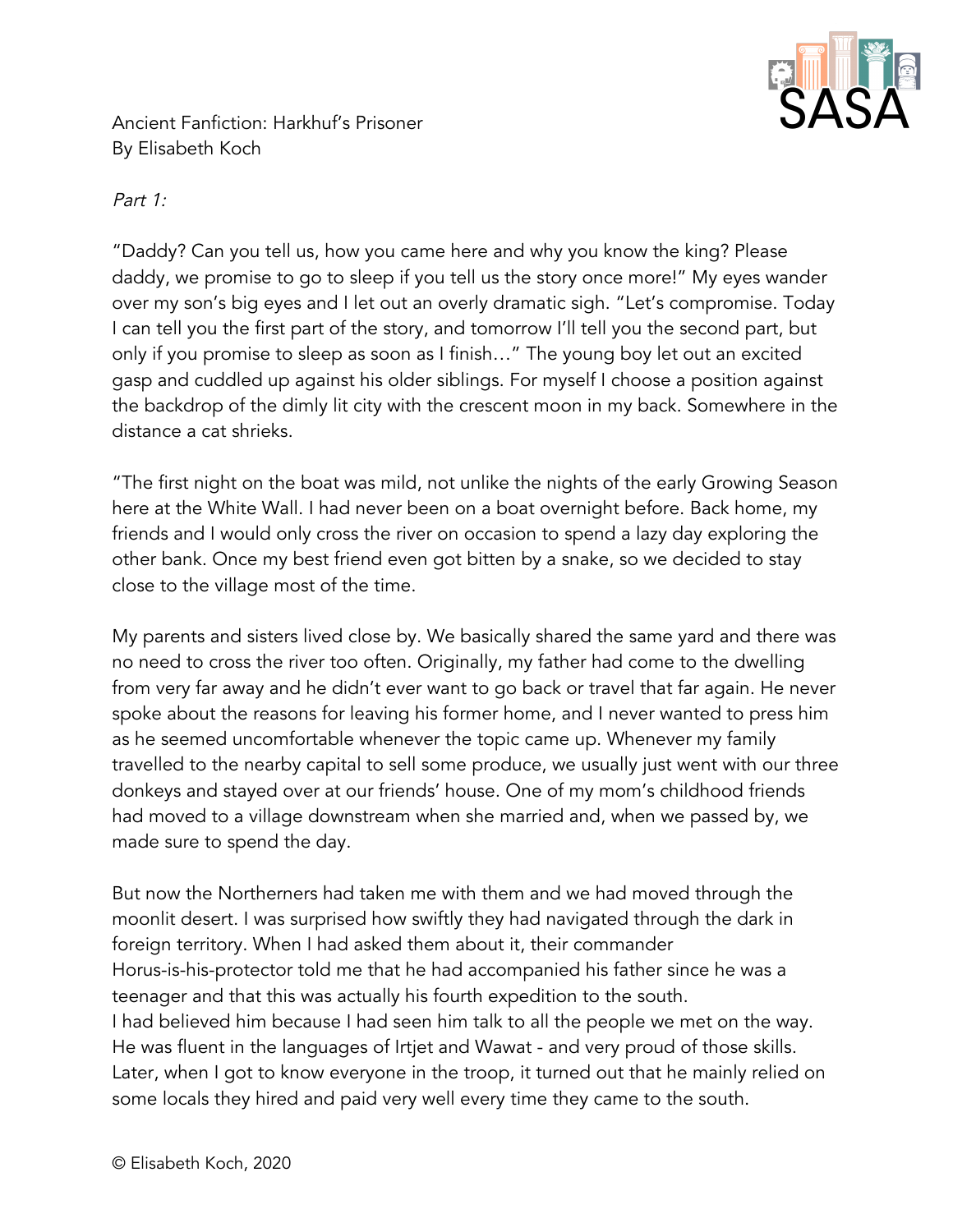I felt lucky that I at least understood most of what my travel companions said. W they had arrived in town, I had already been learning their language for the better part of two years. Two years prior, the queen had sent a representative to my house to explain that whenever the Northerners came back, I would have to leave my wife and accompany them. She had sent along some men from her personal guard to 'help' me understand that there was no option to decline her order. So I took classes with the teacher she provided and was under the control and protection of her majesty from then on. I would have preferred to just support my parents and wife in the fields but the queen was of the opinion that this work would be too dangerous. During these two years my wife got pregnant and I was very anxious what would happen to the child when I was sent away. However, that needed to be none of my concern as the gods took her and our daughter when she gave birth. After their passing, I dedicated even more time to getting versed in the language because there was not much keeping me in this village now, and, shortly after, Horus-is-his-protector arrived with his troops.

Sure, at the beginning of my northward journey, I still would have felt more comfortable speaking in my native tongue, but to be completely honest, now that I am in the Beloved Land for so long, I have forgotten almost all of it. In hindsight, the teacher was not very good, though. He had even failed to mention that the language could not only be spoken but also written down! Your teachers here are so much better! So please learn your gods' words and write them well so that you will get a good job at the residence. And it is also important that you sleep enough, so now close your eyes and…"

I turn back to the kids huddled in a ball on their reed mat. Sure enough they have fallen asleep by now. At least I saved the best part of the story for the next day, when they would be equally as eager to not go to bed.

## Part 2:

A commotion ensues among the three dark-haired children. "Guys, hey, keep quiet and no pushing! We said I would continue the story of how I came here tonight, remember? Ey, stop pushing him! Nobody is falling off this roof tonight!" When they have assumed their places I return to the story.

"Where was I? Ah yes, we boarded the ship from Abu after walking through the desert for about two or three months in which we collected more tributes from the villages we passed. On their way south, before coming across the capital and the queen and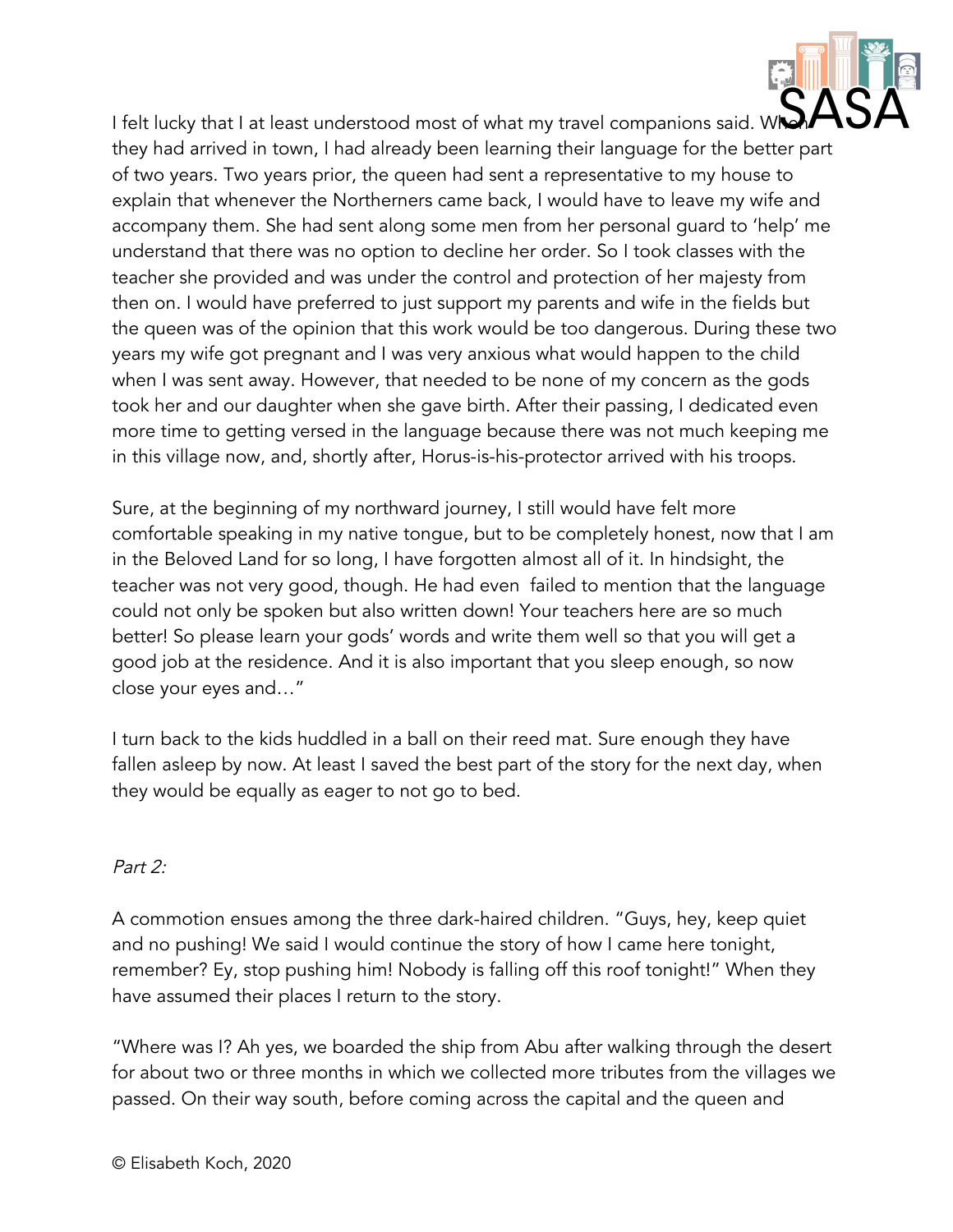

ultimately me, the troops had already made deals with the local villagers, so that only ran into problems twice. Both times, I was ushered out of the village immediately, but the first time I saw one of our soldiers kill a bystander as a warning while several others encircled the chief's bodyguard. We took a lot of additional cattle away from that village…

In Abu, we left most of the other participants of the expedition at the local garrison. Horus-is-his-protector had received a letter from the King in which he was ordered to return to the capital immediately and bring me along. From then on, the journey was relatively uneventful, except that I could not sleep anymore. A guard now had to stand to either side of me the entire day. Since we were on the ship it wasn't too bad but after a while I got very annoyed. They didn't even let me pee alone because 'there could be scorpio in the sand.' At night, the soldiers would have to come and check on me ten times! There was this one guy -- whose name I can't remember but he also lives in Abu now -- making fun of me deliberately sneezing every time he was on night duty. The ass always woke me up! He only stopped at around the halfway-point of our river journey, when he got bitten by a snake while he supervised me taking a leak. Fortunately, the bite was not life-threatening and I could even help him out with some remedies. I remembered what plants the village doctor back home had used to soothe my friend's pain when he got bitten. She had prepared a paste with some honey and smeared it on the wound. The commander was very impressed, though, and later introduced me to the palace doctor so that we would exchange some recipes. For a few days, they put the sick man into the same space they let me sleep in. That was my time for revenge: at night, I waited for him to fall asleep and then sneezed very loudly...

Wherever we stopped on the way through the country, the priests and village officials would bring food for the troop. They had to because His Majesty had ordered everybody to take good care of us so that I would arrive safe and sound in the residence. That is also how we obtained the honey for the annoying guy. Anyway, another fortnight after the snake bite, we finally arrived at the residence. The commander had dispatched an envoy to the palace the day before to ensure that everything was ready. I was greeted by a cheering crowd and a young King who could barely contain his excitement. Granted, he was my size and had probably never actually seen an adult this short. After the official ceremonies conducted by the King, the commander, and the priests of the capital, His Majesty ordered me into the palace and questioned me the entire evening and night until his mother and the courtiers could barely keep their eyes open. It turned out, they had told him many anecdotes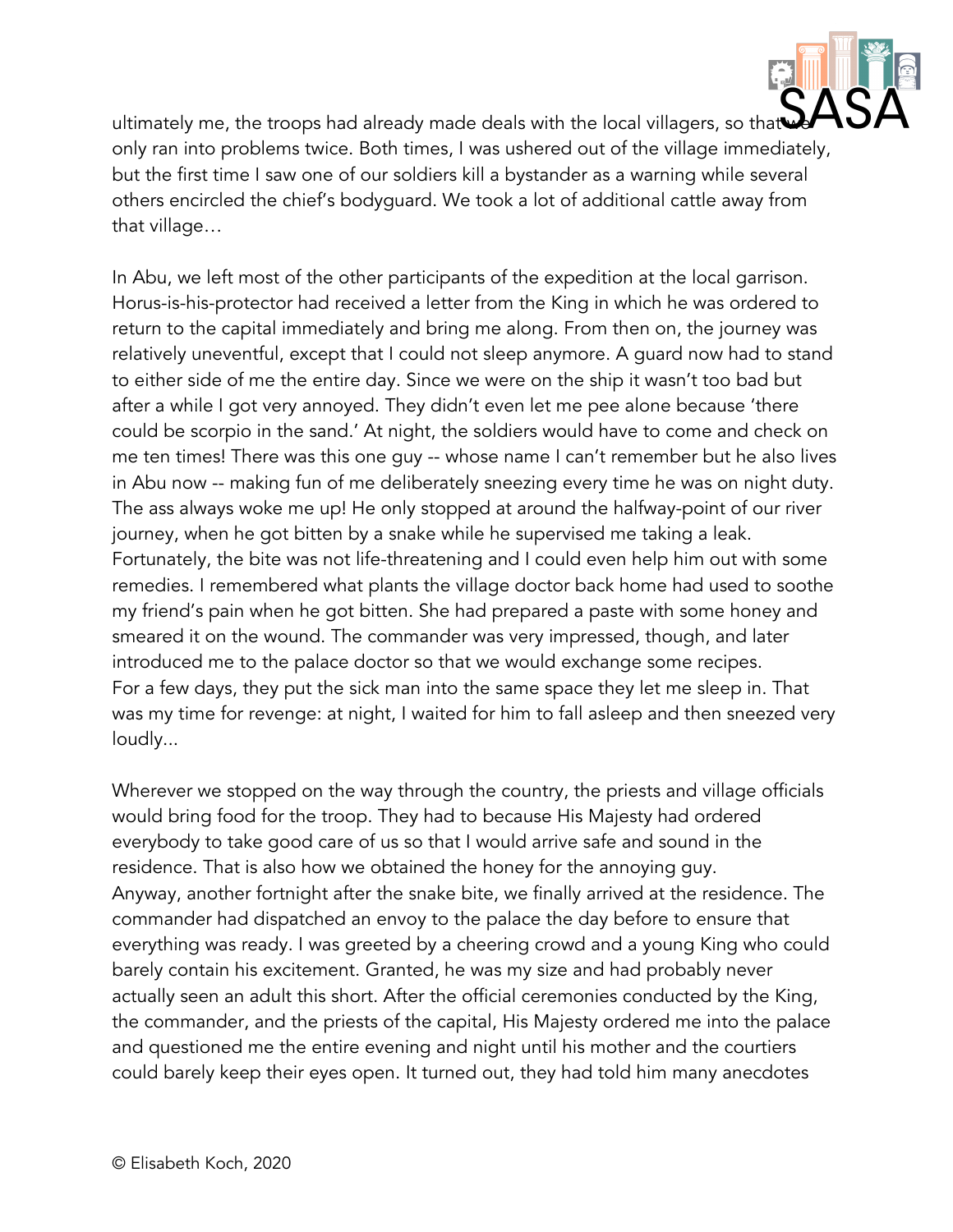

about another little person that had been a courtier many years ago and he want know the truth behind all those stories.

But that is a story for a different time, kids. Now you know how I came to the Beloved Land. Let's go to sleep and enjoy this refreshing night. I will tell you all about the King and how I became a dancer for the Gods tomorrow."

## Context:

The story about the unnamed little person that came from the south to Egypt is based on a letter that the Egyptian official Harkhuf ("Horus is his protector") published in his tomb near Aswan, c. 2300 BCE. In his rock-cut tomb, Harkhuf mentions not only that he accompanied his father to the southern desert and traveled there himself but how long his four military expeditions took. From the last expedition, he brings a little man to Egypt that arouses the interest of the young king Pepy II.

While Harkhuf is sometimes hailed as the "first explorer," this term is misleading. He had previously accompanied his father to the south, was aware of how to move through the desert with a group of people and knew how to negotiate with the locals. He did not explore so much as he improved or negotiated relationships with local rulers. His statement that nobody traveled further than him has formulaic character and fits well with similar formulaic statements from other officials of his time. Therefore, the account of his exceptionalism has to be taken with a pinch of salt.

The most discussed document in Harkhuf's tomb is a letter from king Pepy II that was so important to the commander that he let artists cut its hieroglyphs into the tomb walls. The letter is sent by the young king Pepy II and offers a remarkable glimpse into the mind of the prepubescent king. He can barely contain his excitement about Harkhuf's announcement that he will bring a little person from the south. Little people, especially men, were able to rise into important court positions in Egypt. The boy-king was fascinated that he would meet such a person, of whom he only heard stories before. He tried to make sure that the southerner was well-guarded and would not die before he reached the residence. Unfortunately, we do not know anything about this person, his life or his travels other than his gender. Researchers debate if he was suffering from a growth condition or was even part of a pygmy tribal group that sold him to the Egyptians.